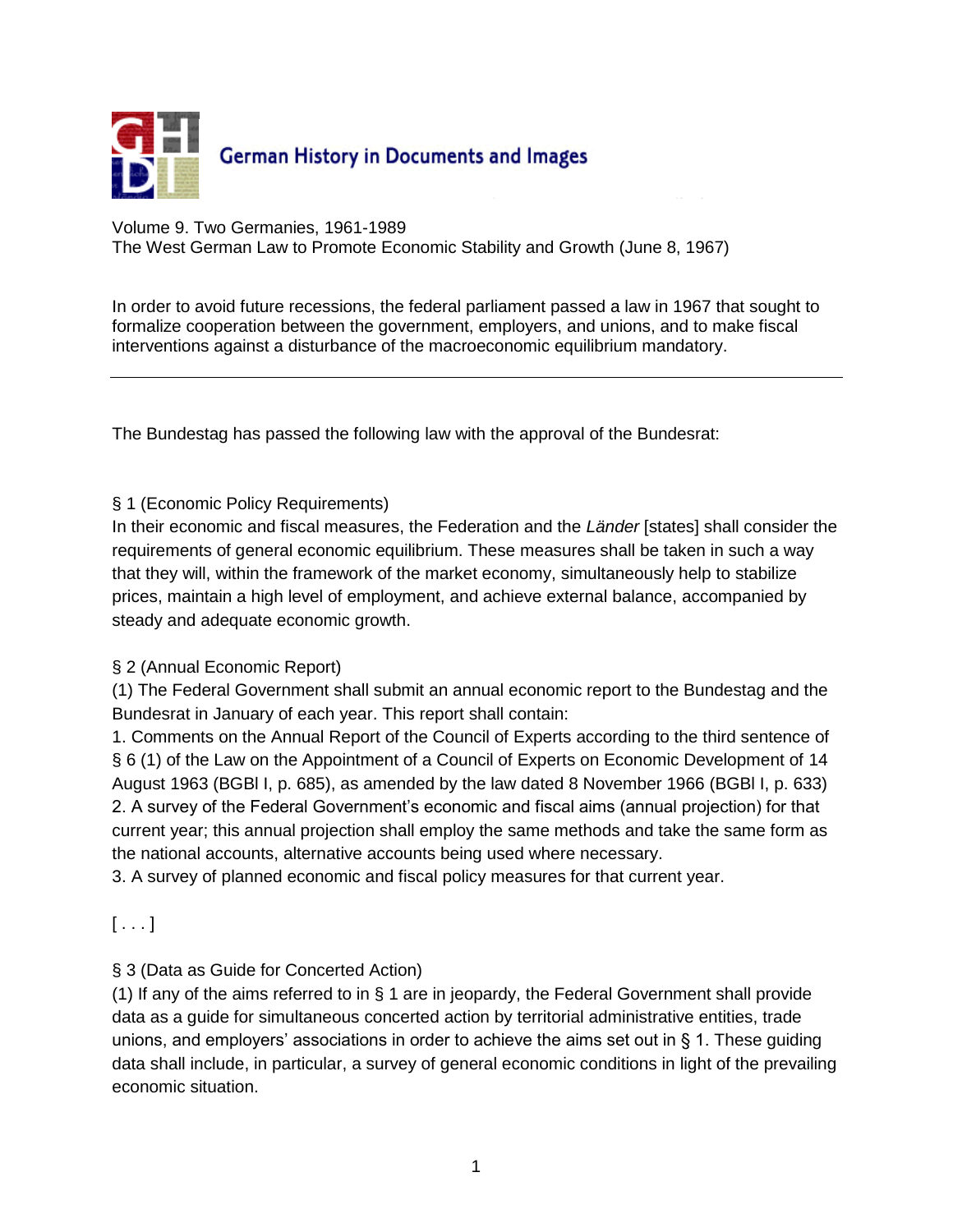(2) The Federal Minister of Economics shall, upon the request of one of the parties concerned, explain the guiding data.

## § 4 (External Disturbances)

In the case of external disturbances of general economic equilibrium which cannot be corrected by domestic measures, except by impairing the aims set out in § 1, the Federal Government shall avail itself of all possible means of international coordination. Where this is insufficient, it shall use the available economic policy instruments in order to maintain external equilibrium.

## § 5 (Federal Budget; Counterbalancing Reserve)

(1) In the federal budget, the scope and nature of expenditures and of authorizations to enter into commitments affecting subsequent fiscal years shall be determined as necessary to achieve the aims set out in § 1.

(2) In the event of a rise in demand exceeding the economic potential, provision shall be made for extraordinary repayment of debts to the Bundesbank or for the allocation of funds to a reserve for counterbalancing cyclical fluctuations.

(3) Should general economic activity decline to such an extent as to place the aims set out in § 1 in jeopardy, additionally required funds shall, as a first step, be drawn from the counterbalancing reserve.

# $[\ldots]$

### § 9 (Five-year Financial Plan)

(1) Federal budget management shall be based on a financial plan covering a five-year period. It shall indicate the scope and nature of probable expenditures and the possible means of covering such expenditures as related to the expected development of general economic potential, using alternative accounts where necessary.

(2) The financial plan shall be drawn up and substantiated by the Federal Minister of Finance. It shall be adopted by the Federal Government and submitted to the Bundestag and Bundesrat. (3) The financial plan shall be adjusted each year to economic developments and shall be carried forward.

 $[\ldots]$ 

### § 11 (Acceleration of Investment Projects)

Should general economic activity decline to such an extent as to place the aims set out in § 1 in jeopardy, the planning of suitable investment projects shall be accelerated in such a way that they can be implemented at short notice. The responsible federal ministers shall take all other measures necessary to speed up the placing of investment orders.

 $[ \ldots ]$